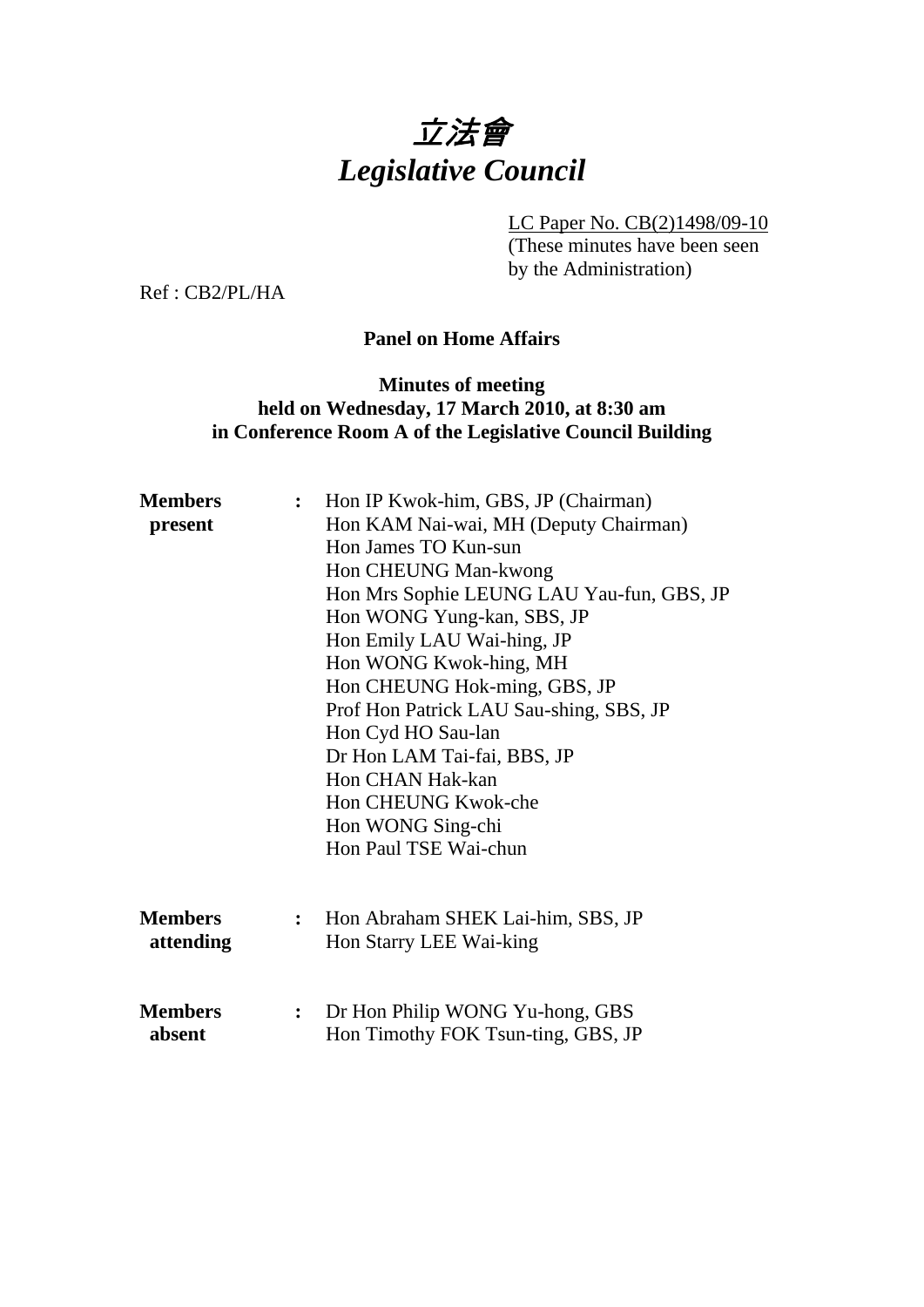**Public Officers :** Item IV  **attending** 

Home Affairs Bureau

 Mr TSANG Tak-sing, JP Secretary for Home Affairs

 Mr Jonathan McKinley Deputy Secretary for Home Affairs (2)

 Mr Benjamin MOK Principal Assistant Secretary (Home Affairs)(Recreation and Sport)

Leisure and Cultural Services Department

 Mrs Betty FUNG CHING Shuk-yee, JP Director of Leisure and Cultural Services

 Miss Olivia CHAN Assistant Director (Leisure Services) 2

Hong Kong Football Association

 Mr Brian LEUNG Chairman

 Mr Vincent YUEN General Secretary

 Steering Group for Consultancy Study on Football Development in Hong Kong

 Mr KWOK Ka-ming Member

 Professor LUI Tai-lok Member

Representative of Consultant

 Mr Mark Sutcliffe Project Director for Consultancy Study on Football Development in Hong Kong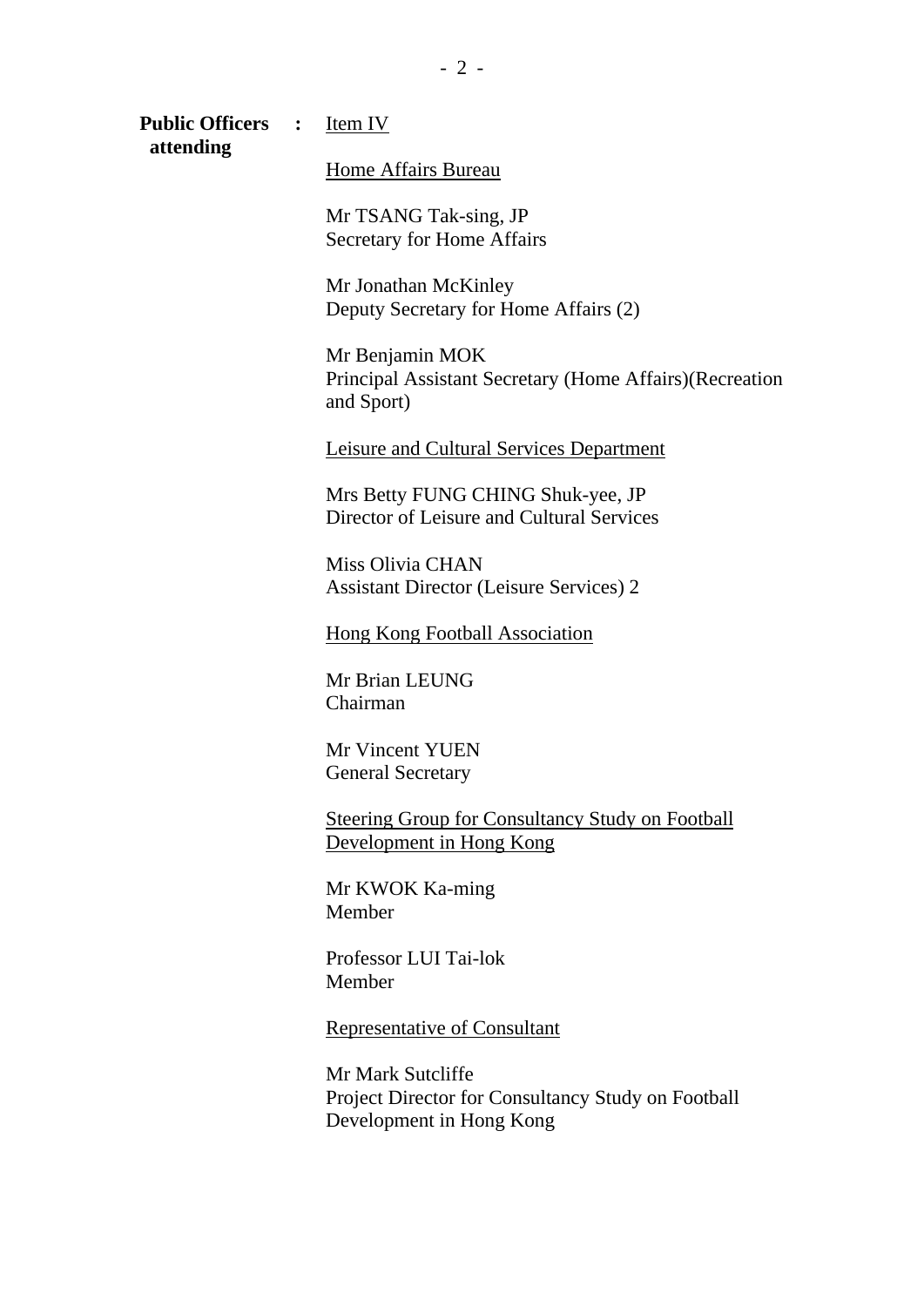Item V

Home Affairs Department

 Mr David LEUNG Chun-wing, JP Deputy Director of Home Affairs (2)

#### Development Bureau

 Mr Edward TO Wing-hang Principal Assistant Secretary for Development (Planning & Lands)3

### Buildings Department

 Mr LAM Siu-tong Deputy Director of Buildings

#### Hong Kong Housing Society

 Mr Jacky IP Kam-shing Director (Property Management)

Urban Renewal Authority

 Ir Calvin LAM Che-leung Executive Director (Operations and Project Control)

 Mr Lawrence YAU Chung-hok Director (Corporate Communications)

Item VI

Home Affairs Bureau

 Mr Raymond YOUNG Lap-moon, JP Permanent Secretary for Home Affairs

 Miss Cathy CHU Man-ling, JP Deputy Secretary for Home Affairs (West Kowloon Cultural District)

 Mr Danny LAU Kam-chuen Principal Assistant Secretary (West Kowloon Cultural District)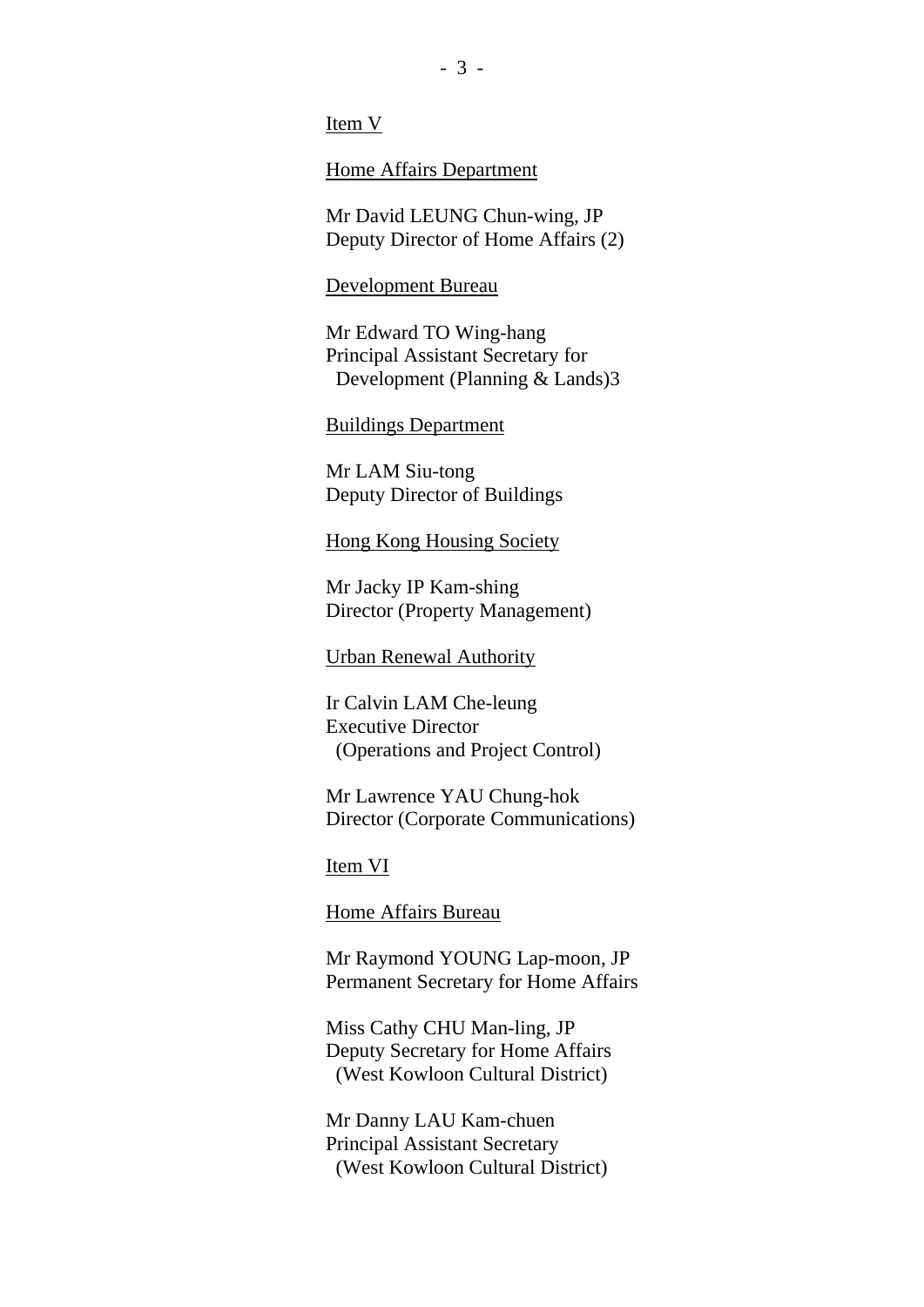| <b>Clerk</b> in<br>attendance | Ms Betty FONG<br>Chief Council Secretary (2)2                      |
|-------------------------------|--------------------------------------------------------------------|
| <b>Staff</b> in<br>attendance | <b>Miss Vivien POON</b><br>Senior Council Secretary (2)2 (Acting)  |
|                               | Miss Amy WONG<br>Legislative Assistant (2)2<br>Miss Monique TSEUNG |
|                               | Clerical Assistant (2)2                                            |

**I. Confirmation of minutes** 

[LC Paper No. CB(2)1063/09-10]

The minutes of the meeting held on 8 January 2010 were confirmed.

## **II. Information papers issued since the last meeting**

2. Members noted that the following papers had been issued since the last meeting -

| LC Paper No. $CB(2)909/09-10(01)$ -- Submission from the Hong |                               |
|---------------------------------------------------------------|-------------------------------|
|                                                               | Kong Maritime Museum          |
|                                                               | expressing views on<br>the    |
|                                                               | development of private museum |
|                                                               | services                      |
|                                                               |                               |
| LC Paper No. $CB(2)1036/09-10(01)$ -- Statistics relating     | to                            |
|                                                               | maintenance payments provided |
|                                                               | by the Administration         |
| LC Paper No. $CB(2)1040/09-10(01)$ -- Submission from         | Zuni                          |
|                                                               | Icosahedron expressing views  |
|                                                               | on the revitalization of the  |
|                                                               | <b>Central Market</b>         |
|                                                               |                               |

## **III. Items for discussion at the next meeting**  [Appendix I and II to LC Paper No. CB(2)1082/09-10]

3. For the next regular meeting of the Panel in April 2010, members agreed to discuss the items of "Development of public library services" and "Support to Mutual Aid Committees", and to defer the discussion of the item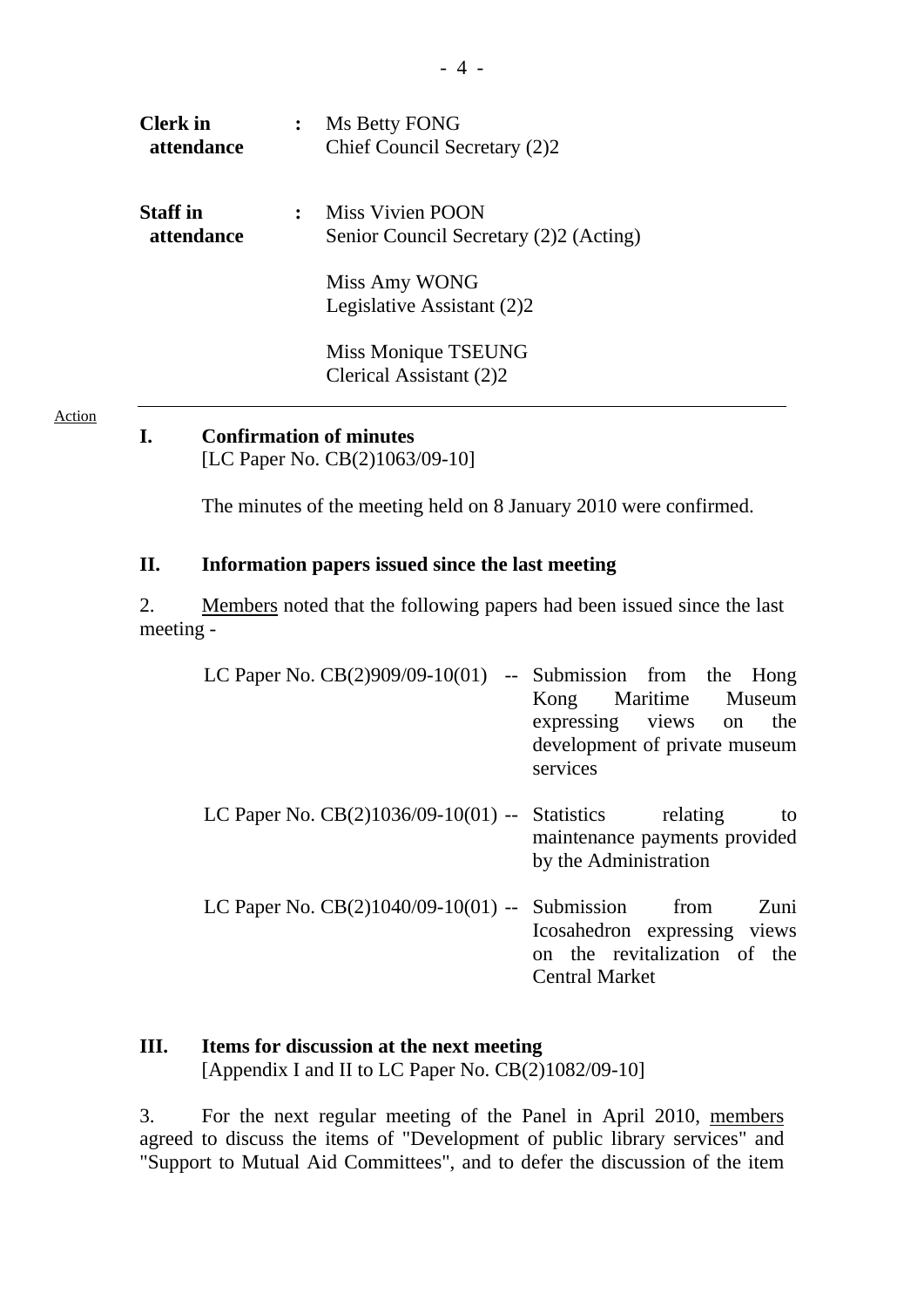"Implementation of recommendations of the 2006 District Council Review" to the Panel meeting in July 2010. At the suggestion of Mr WONG Kwok-hing, members agreed that the regulatory/licensing framework for the operation of Internet cafes should be included for discussion at the regular meeting in June 2010.

4. The Chairman informed members that the Administration would submit to the Panel a report on the regulation of karting in Hong Kong. At Mr CHEUNG Kwok-che's suggestion, members agreed that the Administration should be requested to provide a report on the experience of the Youth Summit held in March 2010.

(*Post-meeting note:* The report on the regulation of karting in Hong Kong was issued to members vide LC Paper No. CB(2)1166/09-10(01) on 26 March 2010).

## **IV. Promotion of local football**

[LC Paper Nos. CB(2)1082/09-10(01)-(02) and 1106/09-10(01)]

5. Project Director for the Consultancy Study conducted a PowerPoint presentation on the key recommendations and issues set out in the Consultancy Report on Football Development in Hong Kong ("Consultancy Report"). These included the improved governance of the Hong Kong Football Association ("HKFA"), establishment of a new Hong Kong professional football league, strengthening of the Hong Kong "national" teams, raising the status of football players, creation of more development pathways for players, improvement of facilities and establishment of the new football training centre.

(*Post-meeting note:* The soft copy of the PowerPoint presentation materials was issued to members vide LC Paper No. CB(2)1115/09-10 on 17 March 2010).

#### Reform of the Hong Kong Football Association

6. Mr CHEUNG Man-kwong referred to the factors affecting the playing standard of local football set out in paragraph 7 of the Administration's paper, including limited access to facilities, a lack of systematic talent identification and development, and a lack of coordination across the sport. He stressed that with the conclusion of the consultancy study, this was a critical moment for the Administration to put forward concrete actions to break the vicious cycle created by the combined effect of these factors to football development in Hong Kong. Among all the recommendations of the study, Mr CHEUNG considered it most crucial to revamp the governance structure of HKFA, as it would play a strategic role in implementing the changes. He expressed concern as to how HKFA would overcome the various hurdles to the restructuring exercise, in particular the difficulty in soliciting the support of three-quarters of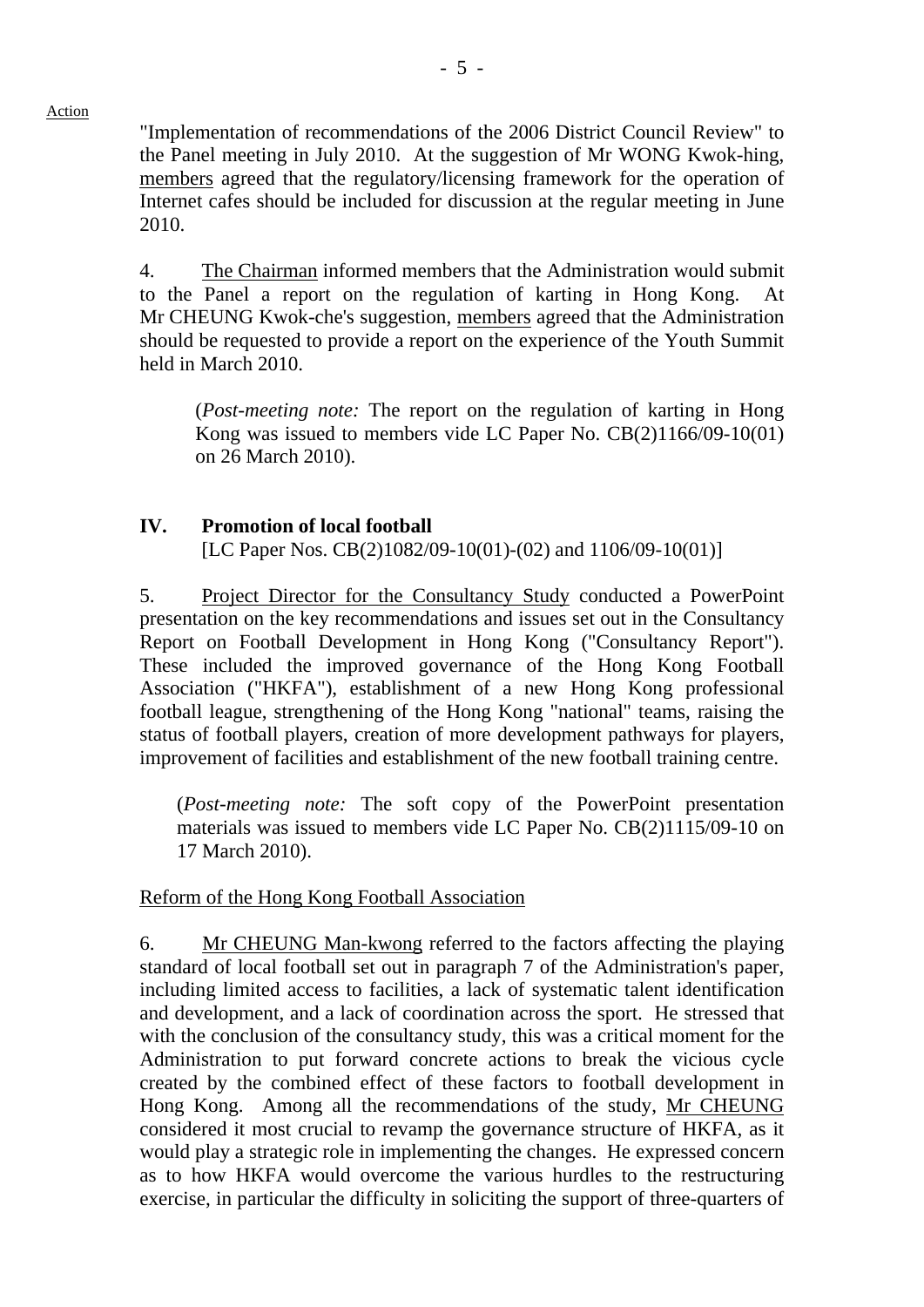HKFA member clubs for the reform as required by its constitution, and possible resistance to change from stakeholders/parties with vested interests. The Deputy Chairman sought the views of HKFA in this regard.

7. Chairman of HKFA said that HKFA, which was heavily involved in the consultant study, saw the need to revise its governance structure and engage a change agent to take forward the reform. He considered that these initiatives were crucial steps to bring about a transformation of football in Hong Kong, and assured members that HKFA was resolved to implement these changes through the concerted efforts of its member clubs. While being positive about securing the requisite support from club members for such a critical course, he stressed that HKFA would need additional manpower and financial resources for delivering the necessary changes.

8. Dr LAM Tai-fai expressed no strong view on the Administration's initiatives to boost the development of football, but cautioned that it should be mindful of the impact of tilting its policy towards a particular sport, as far as fairness and balanced development of other sports were concerned. Given this exceptional arrangement, he reminded the Administration of the needs to ensure the prudent and effective use of resources so allocated, and explain to the public clear targets, strategies and plans for the restructuring of HKFA prior to the injection of funds for the reform. Considering that the success of the reform required the support of a strong professional team with vision, expertise and calibre, he further asked the Administration's commitment to putting in place such a team to deliver the change in HKFA. Mr WONG Yung-kan asked about the role of the Administration in implementing the structural reform for HKFA, and the timeframe/benchmarks for evaluating its progress.

9. SHA responded that with a "Dare to Dream" spirit, HKFA and the Administration were committed to embarking on major reforms on all aspects of football through coordinated and cohesive actions with a view to turning the vicious cycle in football development to one that was virtuous. To this end, the Administration had adjusted its stance by tilting towards the development of football in terms of policy and financial support. This was also a direct response to the concerns of Legislative Council Members and the public on the decline of football and their aspirations for revitalizing this popular sport among Hong Kong people. As the National Sport Association ("NSA") for football, HKFA would play a leading role in implementing the recommendations of the consultancy study, with an appropriate level of support from the Government. While the Government saw the need for HKFA to engage an outside party as a "change agent" to improve its governance and management, as recommended in the Consultancy Report, it would respect its operation autonomy provided by the Olympics Charter. SHA was confident that Hong Kong possessed the talents and expertise for delivering the reform, and envisaged a transformation of local football within the next five to 10 years, if changes were implemented in a timely and effective way.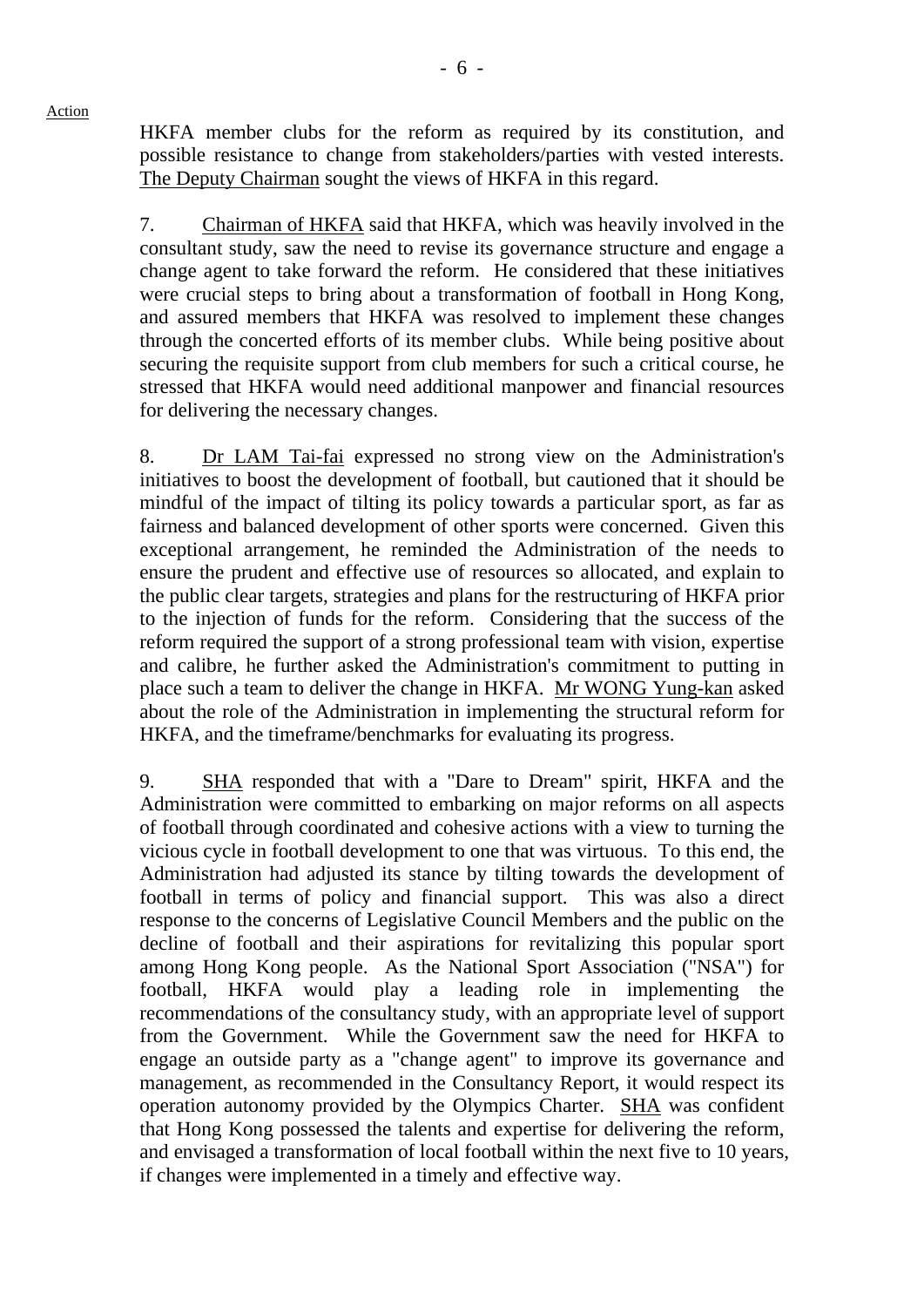10. The Deputy Chairman sought further clarification from the Administration on its stance and financial commitment in implementing the recommendations in the Consultancy Report. SHA responded that the Administration supported in principle the key recommendations of the study, and had earmarked funds for the proposed changes. He further advised that a dedicated working group would be set up to consider the priority and implementation details of these recommendations in consultation with HKFA and relevant stakeholders. At the request of the Chairman, SHA undertook to brief the Panel on the progress of the reform in due course.

11. Mr CHEUNG Kwok-che asked whether the Administration would bring in another independent body, in the event HKFA was unable to follow through the reform. SHA responded that the Consultant had recommended that HKFA, as the NSA for football in Hong Kong, should provide the strategic leadership and direction and work with stakeholders to lead the reform. The Administration would give due regard to the role of HKFA in this respect, and endeavour to provide the necessary support to the Association.

# Development of software for football

12. Mr CHEUNG Man-kwong opined that in order to build a solid foundation for the future Hong Kong Team, the Administration should refocus its efforts on the development of young players and promotion of district football. He enquired about measures to be taken by the Administration to inspire young people to pursue a career in football. Mr CHEUNG Hok-ming urged the Administration to devote more resources to the development of district football teams to complement the major changes in the football reform. He also enquired how the Administration would address other software issues, such as nurturing of young players, and enhancing the status, prospects and income level of professional football players highlighted in the consultancy study. Mr WONG Kwok-hing called upon the Administration to formulate "player-oriented" polices to provide professional players with more developmental and educational opportunities and a decent standard of living, so as to enable them to focus on a career in the sport.

13. SHA acknowledged the importance of enhancing the standard and status of players in turning around the vicious cycle plaguing football development in Hong Kong. In working towards this direction, the Government would allocate additional resources for district and representative teams and at the elite level for coaches and training facilities, and work closely with HKFA to study ways to strengthen the support for football players and coaches. Feeder programmes to provide systematic pathways for players to progress from beginner to elite level would also be developed. SHA stressed that in the long run, corporate sponsorship and public interest in the game were most vital in sustaining the status of football and inspiring young people to pursue a career in the sport.

Admin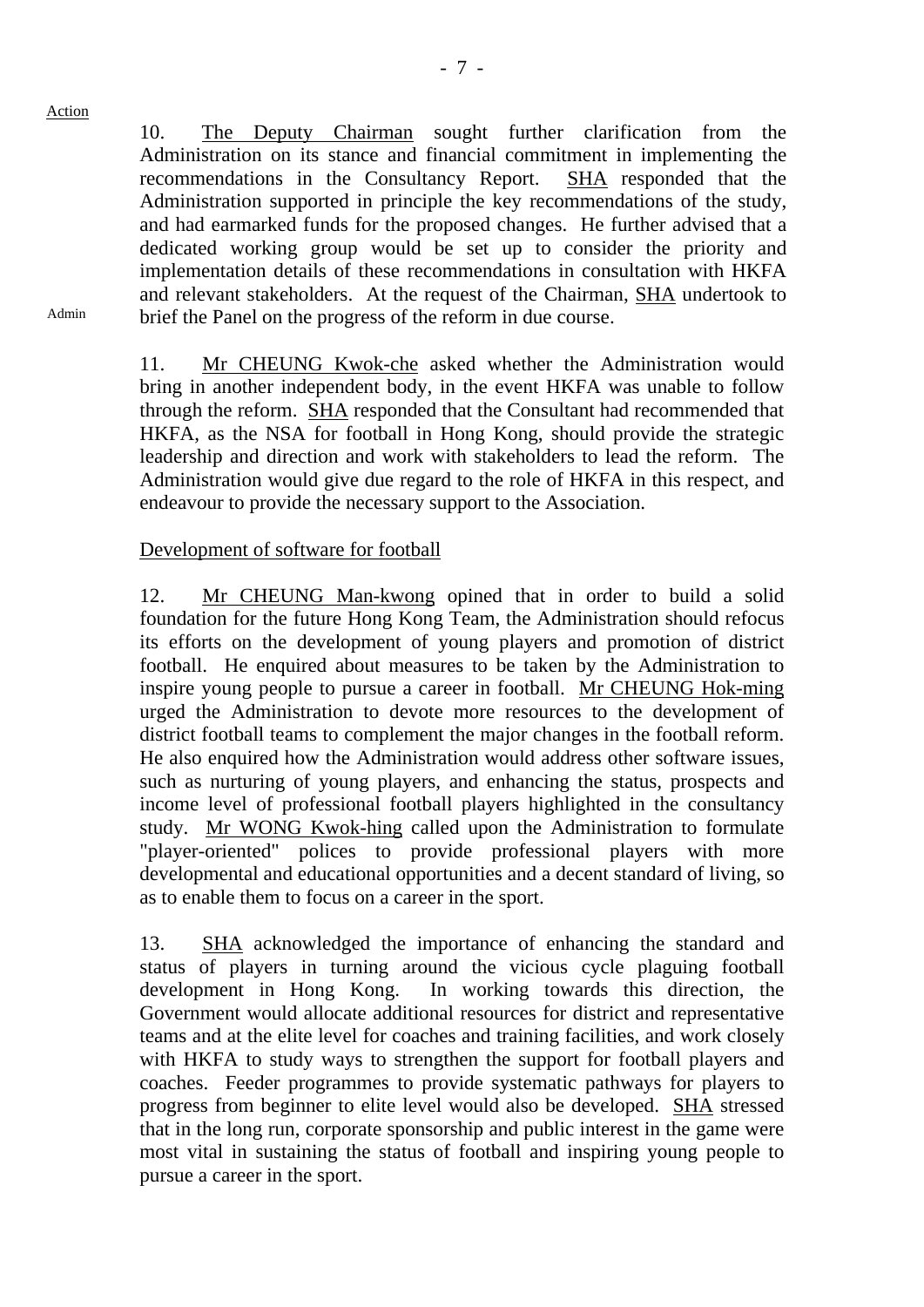14. Deputy Secretary for Home Affairs (2) said that the recommendations in the Consultancy Report, such as the creation of more development pathways and provision of systematic coaching for players, enhancement of their educational and vocational opportunities, were essentially aiming at building strong professional league and representative teams, and hence raising the status and market value of football players. These efforts combined should make the pursuit of a life long career in football a feasible option for young people.

## Development of facilities for football

15. The Deputy Chairman enquired about the Administration's plan in the provision of training and competition facilities for football, and the suitability of the third generation artificial turf pitches for football games as compared to natural turf pitches. Mr KWOK Ka-ming of the Steering Group for the Consultancy Study advised that artificial turf pitches, with their stringent grading system, had been accepted by the Fédération Internationale de Football Association in many major international football matches. In his view, artificial turf pitches, which could be used far more frequently and at lower maintenance cost than grass pitches, should be a viable alternative in coping with the demand for football venues and boosting professional/amateur participation in football. Director of Leisure and Cultural Services ("DLCS") supplemented that the Government currently provided 11 third generation artificial pitches and had plans to build or convert another 18 such pitches in the next few years. She would endeavour to secure the necessary resources and support from the District Councils ("DCs") so as to reach the target set in the consultancy report of providing a total of 34 new/converted artificial turf pitches for public use in the next five years.

16. Professor Patrick LAU said that the shortage of football pitches in primary/secondary schools across Hong Kong was a fundamental but essential issue to be addressed by the Administration in the development of football. Mr WONG Kwok-hing shared similar concern. He also urged the Administration to ensure adequate football facilities for young people at district level. SHA responded that to promote football among students, the Home Affairs Bureau ("HAB") would liaise with the Education Bureau ("EDB") with a view to fostering a stronger link between schools and football clubs in the organisation of development programmes for young players. DLCS supplemented that arrangements had been made for schools to block-book sports facilities managed by the Leisure and Cultural Services Department ("LCSD") (including the 50 natural turf pitches, 24 artificial turf pitches and 231 hard-surface pitches) in advance for the coming school year, and that the Hong Kong Schools Sports Federation might book the facilities 12 months in advance for organising competitions and training. LCSD would continue to liaise with DCs and the EDB for measures to improve the facility support to schools. Chairman of HKFA suggested that consideration might be given to converting basketball courts at schools into pitches for five-a-side football games.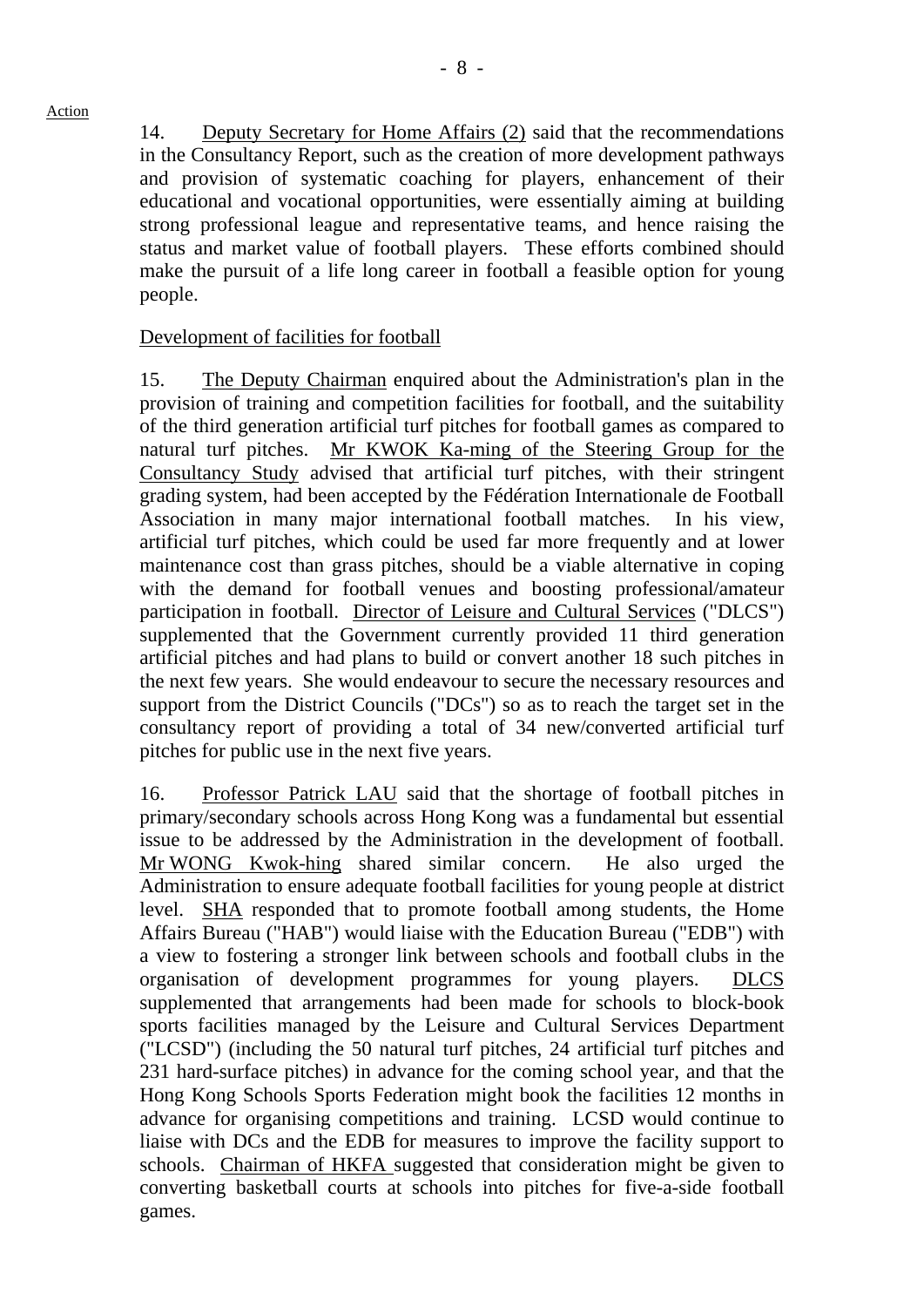## **V. Support to building owners and owners' corporations to facilitate building management and maintenance**  [LC Paper Nos. CB(2)1082/09-10(03) and (04)]

17. Deputy Director of Home Affairs(2) ("DDHA(2)") briefed members on the key support measures to building owners and owners' corporations ("OCs") to facilitate building management and maintenance, as set out in the Administration's paper.

# The Building Management Professional Service Scheme

Action

18. Mr WONG Kwok-hing considered that the Administration should render assistance to owners of those old buildings who had difficulties in forming OCs in accordance with the Building Management Ordinance ("BMO") (Cap. 344), as well as better support owners who lacked the ability and knowledge to tackle matters related to building management and maintenance. He urged the Administration to take the lead in grouping these buildings into clusters for the formation of neighbourhood co-opts to facilitate their management and maintenance.

19. Mr James TO considered that building management problems were most prevalent among old buildings with small number of units and/or large number of rental units. In his view, it would be more effective for these cases to be handled by social workers, whose personable approach and professional counselling skills should be helpful in convincing owners of the benefits of proper building management and inspiring their cooperation in the formation of OCs. Mr CHEUNG Kwok-che shared similar views. He further suggested that the Administration might enlist the assistance of non-governmental social organisations for the provision of such services.

20. DDHA(2) advised that as an initiative to assist owners of old buildings in enhancing the management and maintenance of their buildings, the HAB would, in collaboration with the Hong Kong Housing Society ("HKHS") and professional associations of the property management industry, launch the Building Management Professional Service Scheme ("BMPSS") in April 2010 for a trial period of one year. Under the BMPSS, staff from District Offices and the HKHS along with property management professionals would pay visits to households in the target building clusters, contact owners directly to give them professional advice, and produce building management audit reports with suggestions to enhance management and conditions of buildings. To give impetus for owners to form OCs and to carry out the recommended improvement measures, the professionals would also assist eligible owners and OCs in applying for various building maintenance loans and assistance schemes.

21. The Deputy Chairman had no strong view on the BMPSS, but expressed concern about the sustainability of government support to the owners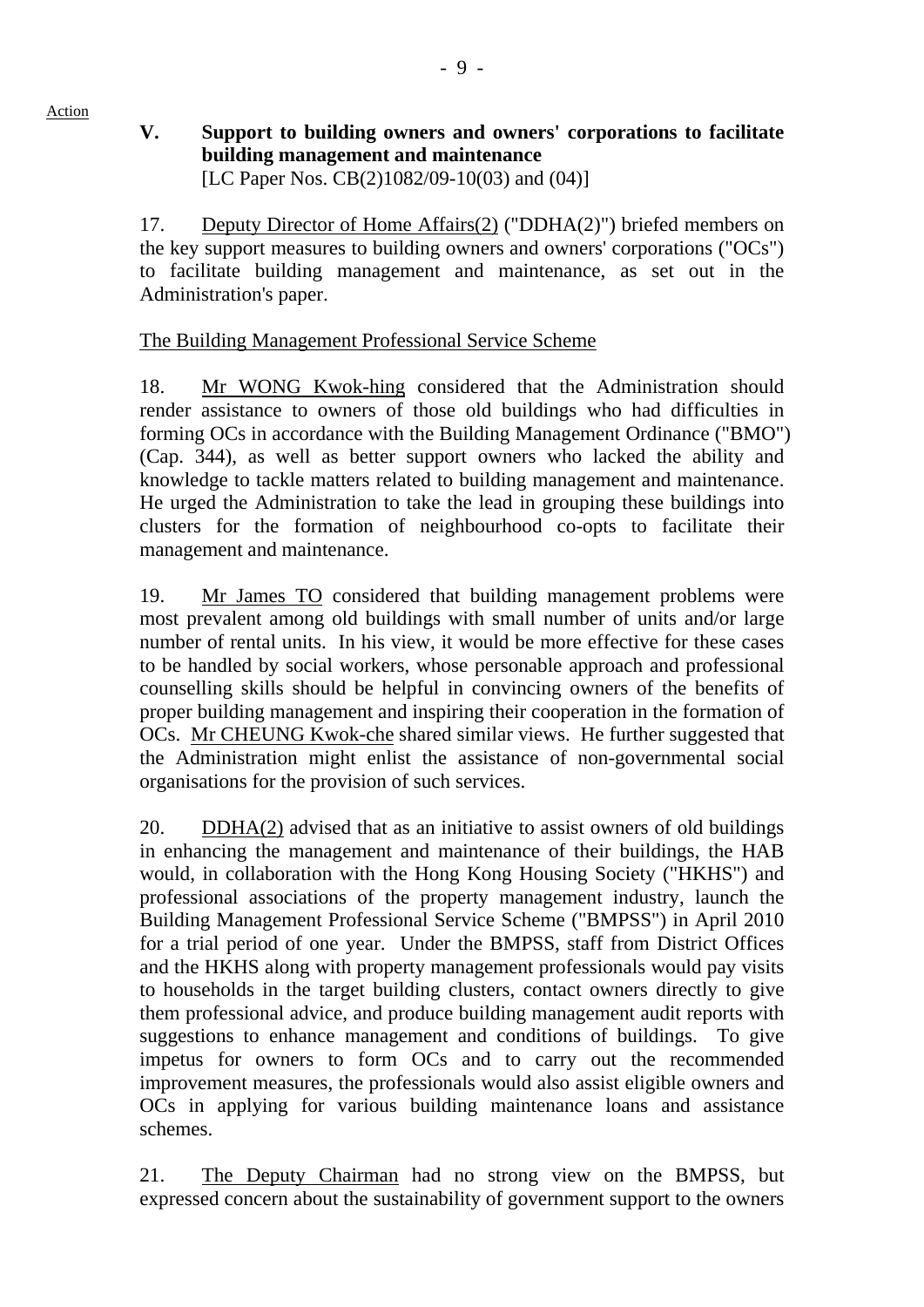concerned after the trial period. DDHA(2) said that while the findings of a public consultation conducted by the former Housing, Planning and Lands Bureau on building management and maintenance issues in 2005 indicated a general community consensus for owners to assume the responsibilities to properly manage and maintain their own properties, the Government was mindful of the fact that some owners might not possess adequate knowledge or financial capability to do so. The Government also noted the concern of the public about the use of tax money in subsidising the maintenance of private buildings on a long-term basis. Against such a background, the BMPSS would be implemented on a time-limited basis, to be followed by a review to identify owners with genuine needs for further assistance on building management and maintenance matters on the premises of public safety and environmental hygiene.

# Opening hours of Property Management Advisory Centres

22. The Deputy Chairman criticised the Administration for lacking in providing follow-up support to OCs after their formation, and HKHS for failing to make suitable adjustment to the opening hours of the 10 Property Management Advisory Centres ("PMACs") to cater for the strong demand from OCs for meeting venues in the evening. The Chairman considered that HKHS should endeavour to extend the opening hours of PMACs in the evening, having regard to the prevailing policy and subject to the availability of resources.

23. Director (Property Management) of the Hong Kong Housing Society explained that the main function of HKHS's 10 PMACs was to render professional financial and technical support to owners and OCs in building management and maintenance works. To facilitate the works of OCs, special arrangements had also been made to extend the opening hours of individual Centres in one or two evenings a week to provide meeting venues for OCs. HKHS would endeavour to cater for such requests flexibly, where feasible.

# One-stop advisory service and arbitration service for owners/OCs

24. Ms Starry LEE expressed concern about the adequacy and sustainability of government support to facilitate OCs to fulfil their duties and responsibilities under the BMO after their formation. She suggested that in the long run, the Administration should review the current practice of rendering support services to OCs through various government departments and relevant organisations, and study the feasibility of establishing a dedicated body/department to provide one-stop building management advisory service. In the medium term, the Administration should consider setting up a building affairs tribunal or arbitration centre for resolving building management disputes professionally and expeditiously. Ms LEE also highlighted the need for the Administration to organise training courses on building management for members of OCs to enhance their knowledge and facilitate the discharge of their duties.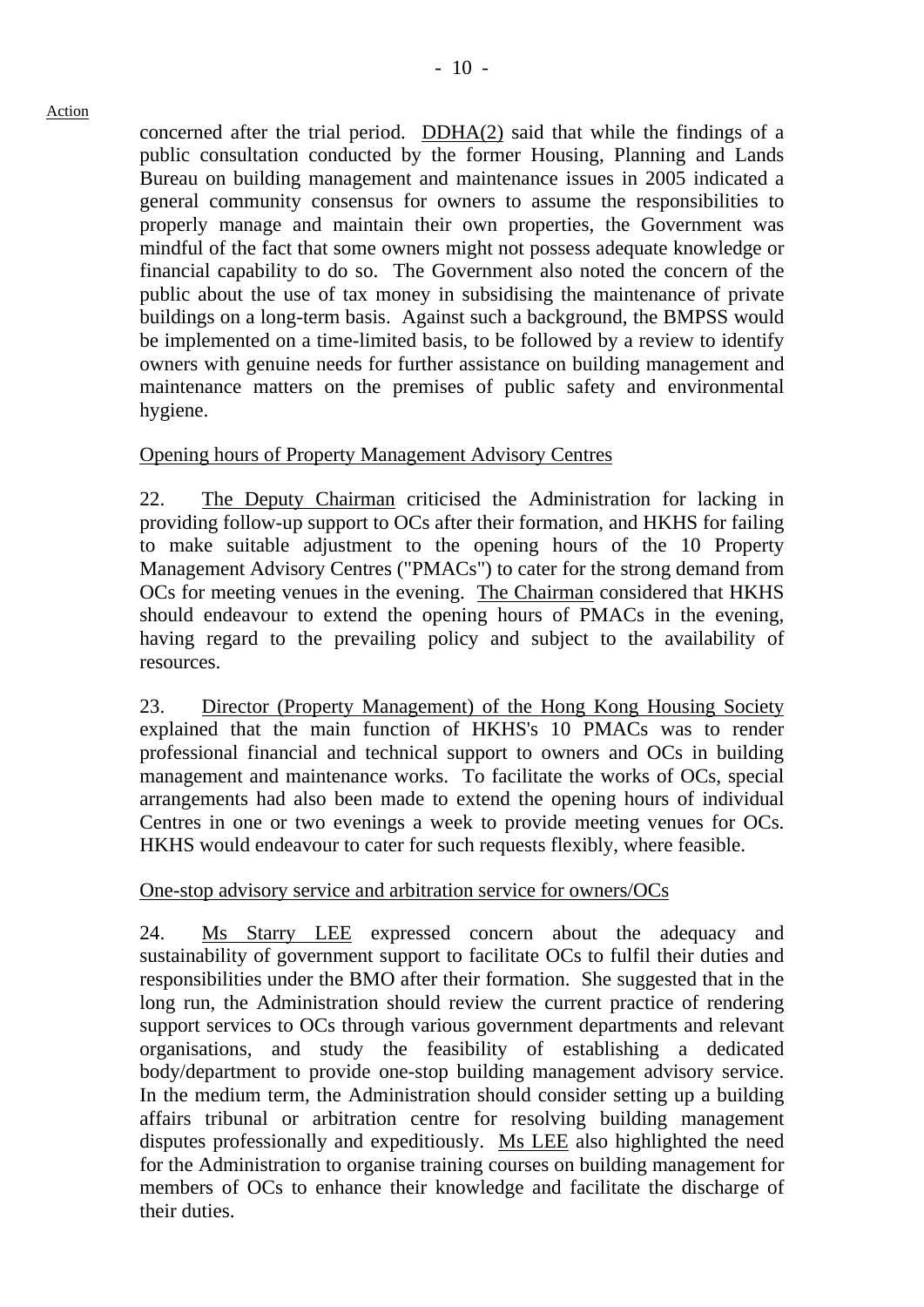25. DDHA(2) responded that the Home Affairs Department ("HAD") had been working closely with HKHS and the Urban Renewal Authority ("URA") to provide support to owners and OCs on building management matters. As far as one-stop service was concerned, HAD had been coordinating the dissemination of information regarding the financial and technical assistance to owners and OCs rendered by HKHS, URA and the Buildings Department ("BD"), as well as referring their requests and complaints to the relevant organisations. Except for legal issues on building management, Liaison Officers in the 18 District Offices would provide advice and assistance to OCs/owners on matters relating to the implementation of BMO as set out in the relevant guidelines compiled by the HAD, such as procedures for the formation of an OC, clean and effective financial management as well as a code of practice on procurement arrangements for OCs. DDHA(2) added that HAD would step up its effort in education and publicity activities to support owners in building management, including working in partnership with tertiary institutions to provide a series of certificate training courses relating to building management and maintenance for owners/OCs.

26. Regarding arbitration services for OCs, DDHA(2) explained that a court-based mediation mechanism had proven to be more effective in resolving building management disputes than the mediator role played by Liaison Officers. The mechanism, which had been adopted by the Judiciary as a standard practice since 1 July 2009 pursuant to the review on the Lands Tribunal Pilot Scheme for Building Management Cases, encouraged the use of mediation as an alternative dispute resolution before the case was further processed by the Lands Tribunal.

27. Principal Assistant Secretary for Development (Planning & Lands)3 ("PAS(P&L)3") supplemented that under the \$2 billion "Operation Building Bright", dedicated teams of professional staff were set up to provide one-stop technical assistance to help owners of old and dilapidated buildings to carry out repair and maintenance works. This apart, various building maintenance loan and assistance schemes administered by the Government, HKHS and URA were also available to help owners in need. The Government would continue to work in close partnership with the HKHS and URA on measures to better coordinate and consolidate these schemes. For example, by streamlining their application procedures, and putting in place a telephone hotline service to provide co-ordinated information on assistance rendered by the relevant authorities/organisations.

Assistance to OCs in the procurement of third party risks insurance

28. Mr CHEUNG Hok-ming urged the Administration to enhance its support for owners of old single tenement buildings, who generally lacked the knowledge and resources for maintaining their buildings. He further expressed concern about the difficulty for OCs to meet the mandatory requirement of securing third party risks insurance for their buildings because of the existence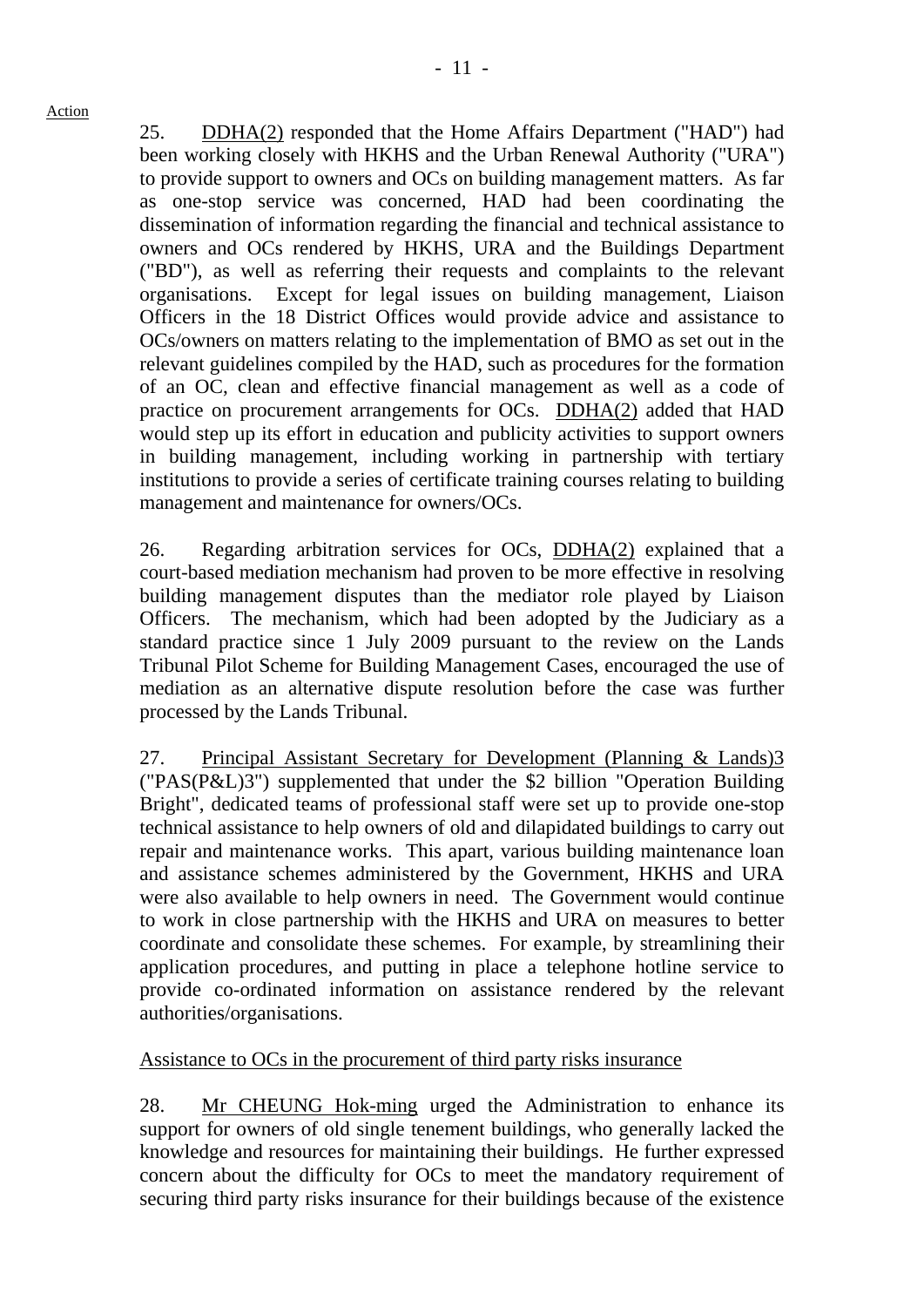of unauthorised building structures. Mr CHEUNG was worried that the above situation might deter owners to form OCs, and enquired about the assistance provided by the Administration in this regard.

29. DDHA(2) said that the Government was adopting a targeted approach in assisting OCs which had difficulty in procuring third party risks insurance for various reasons. Cross-professional working groups, comprising among others representatives of the insurance sector, were formed to study the specific circumstances of the individual OCs and provide professional advice to OCs concerned on a case-by-case basis. DDHA(2) further advised that BD, HKHS and URA offered various loans and subsidy packages, and provided financial and technical support to help those OCs in need of assistance to maintain their buildings, including the removal of unauthorised building structures.

# Other related issues

30. Mrs Sophie LEUNG opined that as a long-term solution to building management issues, the Administration should make it a mandatory requirement for owners of new buildings to form OCs or appoint a property management company within a prescribed period after the issue of occupation permit in respect of their buildings. To enhance the work quality of service contractors engaged under the various building maintenance schemes, Mrs LEUNG also suggested the establishment of a complaint mechanism and a marking system in relation to their works.

31. DDHA(2) said that as an initiative to promote proper building management in the long run, the Administration was studying the feasibility of implementing a mandatory licensing regime for property management companies. PAS(P&L)3 supplemented that BD would conduct audit checks to ensure that inspections and maintenance works had been carried out properly by professionals and contractors. Moreover, the Administration had implemented a registration system of building professionals and contractors and made available the names of such personnel with a view to enhancing the quality of their works.

32. In response to Prof Patrick LAU's enquiry about the progress in the preparation of the investigation report into the tragic building collapse incident at Ma Tau Wai Road, Deputy Director of Buildings advised that the preparation of the report for the incident was at its final stage, and whether the report would be made public would need to be considered in the light of the possible prosecution and legal proceeding in connection with its findings.

33. The Chairman expressed concern about the difficulty encountered by owners of old buildings in complying with some prevailing building safety measures, such as fire safety regulations. He suggested that such issues should be further discussed in future.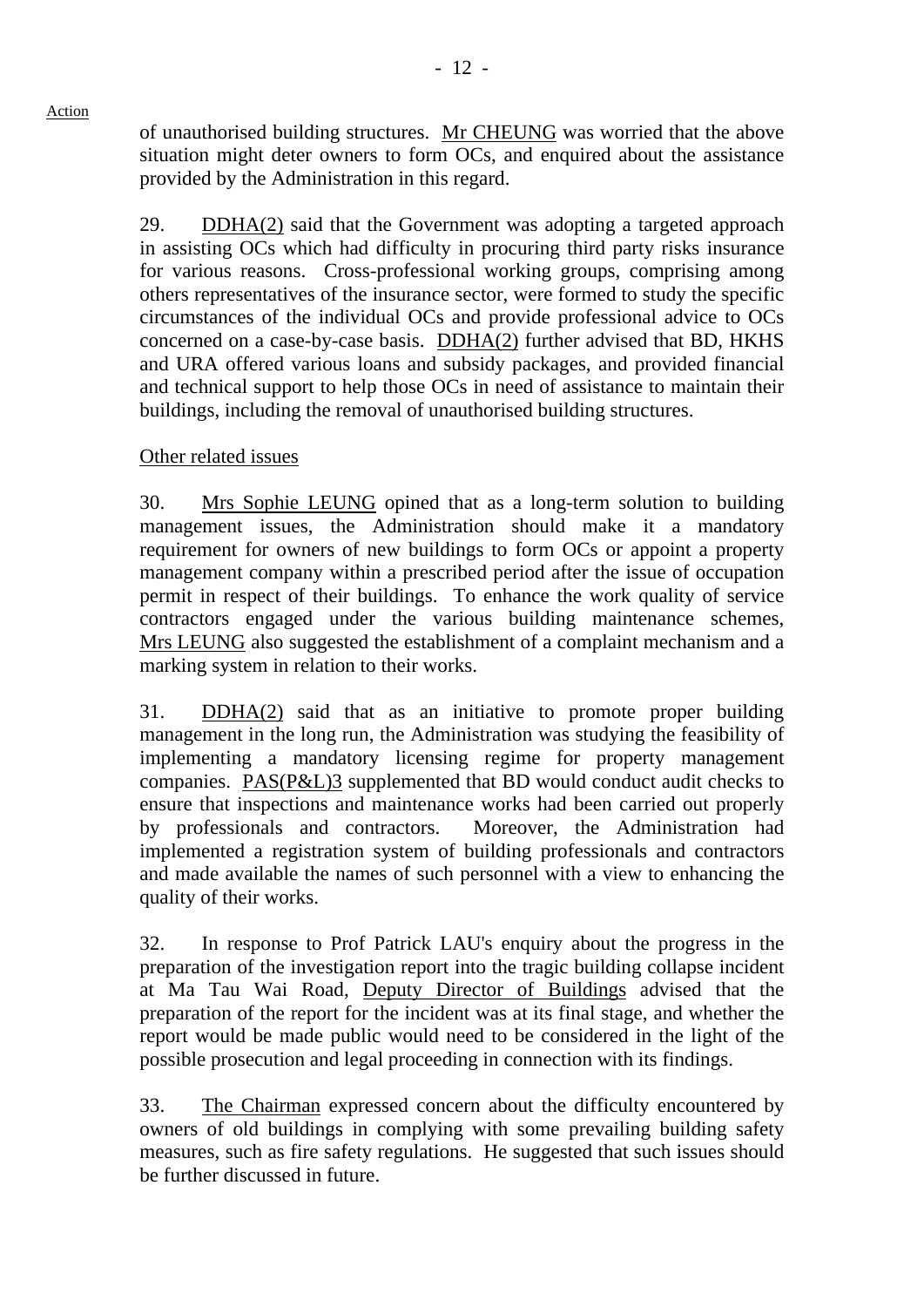**VI. Staffing proposal relating to the West Kowloon Cultural District Project**  [LC Paper No. CB(2)1082/09-10(05) and (06)]

34. The Chairman decided to extend the meeting for 15 minutes beyond the appointed ending time of the meeting at 10:30 am in accordance with House Rule  $24A(a)$ .

35. Permanent Secretary for Home Affairs (PSHA) briefed members on the proposal to create two supernumerary directorate posts relating to the West Kowloon Cultural District ("WKCD") Project in Home Affairs Bureau ("HAB") as set out in the Administration's paper. He said the posts (viz. one Principal Government Engineer ("PGE") (D3) post and one Administrative Officer Staff Grade C ("AOSGC") (D2) post) were proposed to be created on a time-limited basis from 1 July 2010 to 31 March 2015 to ensure good coordination between the West Kowloon Cultural District Authority ("WKCDA") and the relevant Government bureaux/departments in respect of the hardware and software development of WKCD. The PGE, designated as the Project Manager(HAB), would monitor the progress of the WKCD development and coordinate the planning and construction of the infrastructure works and communal facilities in the WKCD; while the AOSGC, designated as the Principal Assistant Secretary (WKCD) ("PAS(WKCD)"), would oversee and monitor at the policy level the cultural interface issues between the facilities in WKCD and the facilities operated by the Leisure and Cultural Services Department, such as strategic positioning, audience building and arts education, etc. within the overall arts and cultural policy in Hong Kong with a view to maximising the synergy effect.

36. The Chairman considered that there was a need for the Administration to monitor the progress of the WKCD project and act as a bridge in coordinating inputs to the project from different parties. Mrs Sophie LEUNG and Dr LAM Tai-fai expressed support for the proposal and held no strong view in filling the posts through internal deployment. They however considered that the Administration should give due consideration to the merits and suitability of individual officers in the appointment to these posts. Mr CHEUNG Kwok-che opined that it would be useful for PAS(WKCD) to possess relevant experience or knowledge in arts and culture, taking into account the role of PAS(WKCD) in coordinating and managing arts and culture related issues. Professor Patrick LAU considered that the candidate for the Project Manager(HAB) post should not be confined to staff of the engineering field, but should be open to other professionals such as architects, who also possessed the calibre and experience in leading large-scale projects, so as to give broader perspectives in the management of the WKCD project.

37. PSHA assured members that internal deployment of staff to the posts concerned would be made, amongst other things, having regard to the ability and competence of the candidates concerned. Taking into account the role of